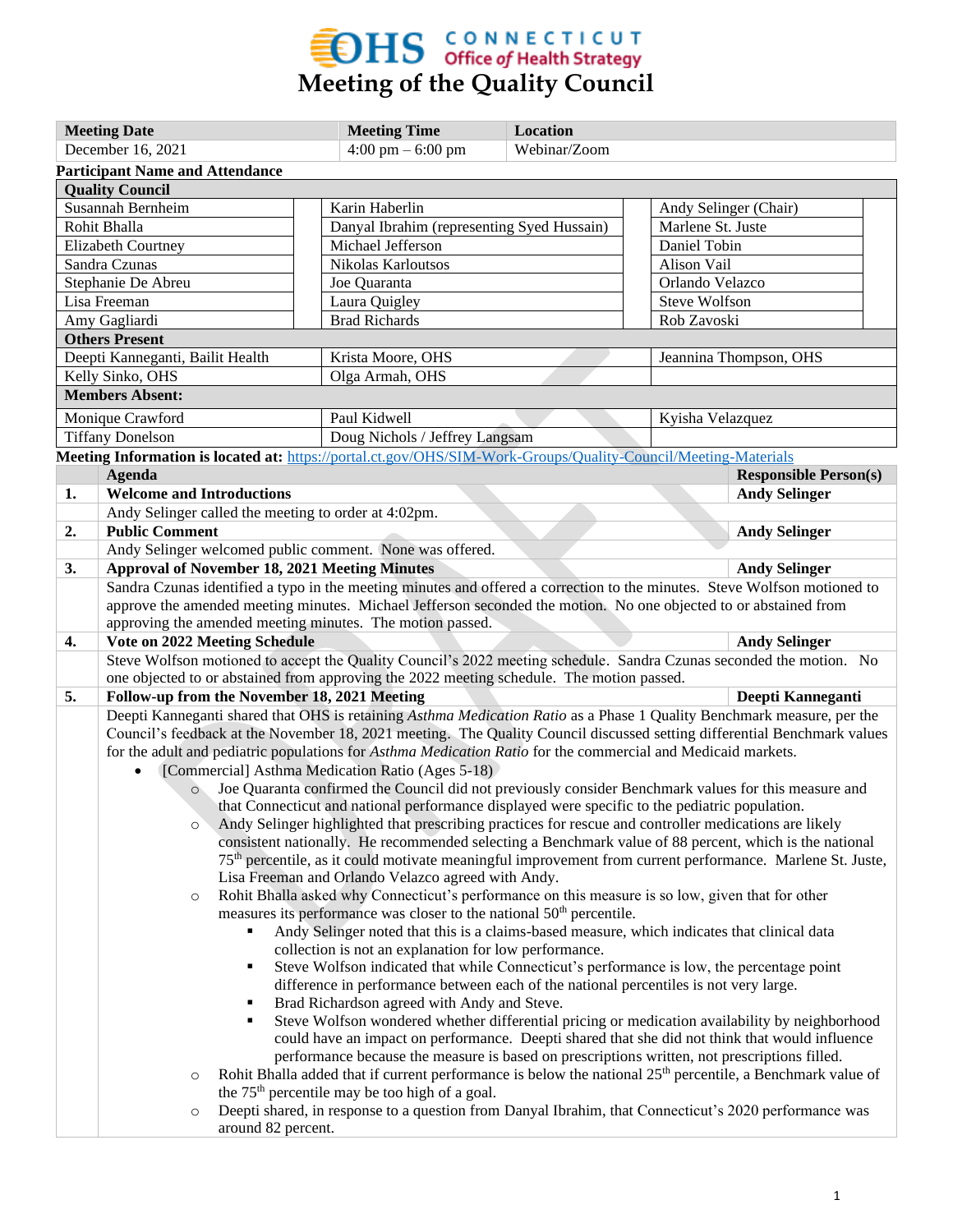## $HS$  CONNECTICUT<br>Office of Health Strategy **Meeting of the Quality Council**

- o Deepti summarized that the Council appeared to support a Benchmark value between 84 percent, the national  $50<sup>th</sup>$  percentile, and 88 percent, the national  $75<sup>th</sup>$  percentile. She proposed a Benchmark value of 86 percent.
- o Andy Selinger, Brad Richards, Danyal Ibrahim, Steve Wolfson supported the proposal.
- o **Recommendation**: Set the 2025 Benchmark value at 86 percent, which is between the national 50th and 75th percentiles.
- [Commercial] Asthma Medication Ratio (Ages 19-64)
	- o Deepti noted that current Connecticut performance is 78 percent. If the Council takes the same approach for the adult measure and adopts a Benchmark value that is seven percentage points higher than baseline performance, then the Benchmark value would be 85 percent, which is the national  $90<sup>th</sup>$  percentile.
	- o Deepti shared, in response to a question from Andy Selinger, that Connecticut's 2020 performance was around 83 percent. Andy noted that this suggest that that the 85 percent is a reasonable Benchmark value for 2025.
	- o Steven Wolfson, Danyal Ibrahim, Orlando Velazco, Brad Richards, Lisa Freeman and Marlene St. Juste agreed with Andy.
	- o **Recommendation**: Set the 2025 Benchmark value at 85 percent, which is at the national 90<sup>th</sup> percentile.
- [Medicaid] Asthma Medication Ratio (Ages 5-18)
	- o Deepti noted that current performance is 66 percent. If the Quality Council follows the same approach as for the commercial market, the Benchmark value for this measure would be 73 percent, which is between the national  $50<sup>th</sup>$  and  $75<sup>th</sup>$  percentiles.
	- o Brad Richards and Orlando Velazco supported adopting the same approach. Orlando added that a seven percentage point improvement is analogous to a 10 percent improvement over baseline performance, which seems reasonable.
	- o Deepti indicated, in response to a question from Danyal Ibrahim, that DSS/OHS does not have 2020 performance for this measure for the Medicaid market yet.
	- o Deepti summarized that the Council appeared to support a Benchmark value of 73 percent.
	- o Steven Wolfson, Danyal Ibrahim and Lisa Freeman agreed with Deepti.
	- $\circ$  **Recommendation**: Set the 2025 Benchmark value at 73 percent, which is between the national 50<sup>th</sup> and  $75<sup>th</sup>$  percentiles.
- [Medicaid] Asthma Medication Ratio (Ages 19-64)
	- Deepti noted that current performance is 63 percent. If the Quality Council follows the same approach as for the commercial market, the Benchmark value for this measure would be 70 percent, which is between the New England 75<sup>th</sup> and 90<sup>th</sup> percentiles.
	- o Steven Wolfson noted that performance on this measure has steadily declined since 2017. He advocated for better understanding this trend before setting a Benchmark value.
	- o Brad Richards indicated that he did not know why performance was declining. He recommended using a consistent approach for setting Benchmark values for this measure, despite the negative trend.
	- o Lisa Freeman shared that she did some quick research on why performance may have been declining. She said it could be attributed to increased adherence expectations.
	- o Steve Wolfson, Marlene St. Juste, Danyal Ibrahim, Michael Jefferson and Lisa Freeman supported a Benchmark value of 70 percent.
	- o **Recommendation**: Set the 2025 Benchmark value at 70 percent, which is between the New England 75th and 90<sup>th</sup> percentiles.

Deepti summarized that at the last meeting, Dan Tobin recommended consideration of a drug overdose measure. She noted that OHS agrees that drug overdose is an important health policy, but will not include a Quality Benchmark measure focused on drug overdose because there are no related measures that can be applied at the AN level, are in the Core Measure Set, and for which baseline data are available. She indicated that the Council could consider drug overdose measures during the 2022 annual review of the Core Measure Set.

- Dan Tobin appreciated OHS' consideration and expressed interest in revisiting drug overdose measures in 2022.
- Danyal Ibrahim confirmed with Dan that he was referring to opioid overdose measures specifically, with an emphasis on fentanyl overdoses.
- **Next Steps**: The Council will consider opioid overdose measures during the 2022 annual review of the Core Measure Set.

Deepti shared the Council's final recommendations for the Quality Benchmarks for the commercial and Medicaid markets as well as for the *Obesity Equity Measure*. She shared that OHS is drafting a report that summarizes the Council's recommendations, which will be available for review in January 2022. She invited comment from the Council.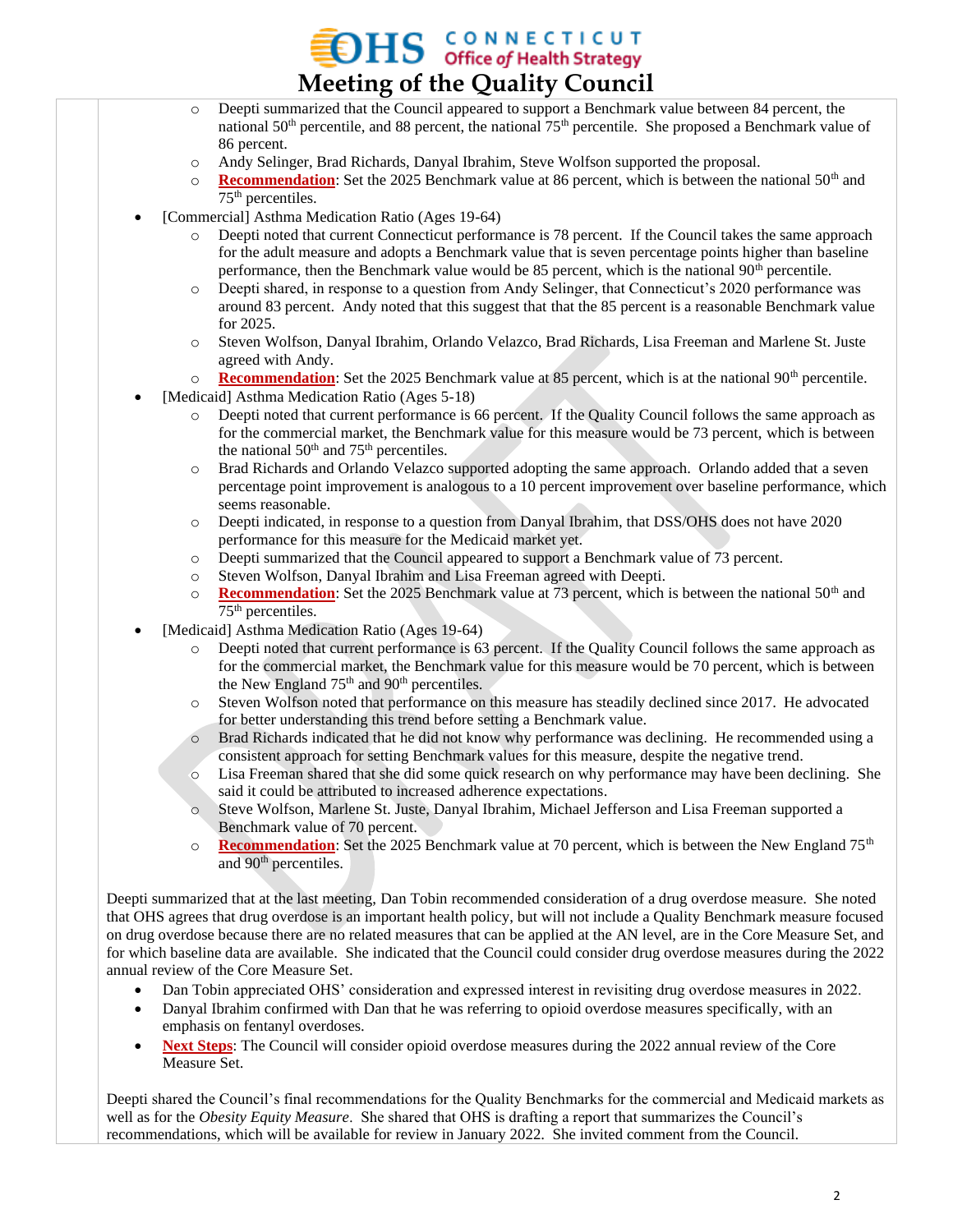## **EDHS** CONNECTICUT<br>Meeting of the Quality Council

|    | $\sigma$<br>. . <b>.</b>                                                                                                                                                                                                                                                                                                                                                                                                                                                             |  |  |  |
|----|--------------------------------------------------------------------------------------------------------------------------------------------------------------------------------------------------------------------------------------------------------------------------------------------------------------------------------------------------------------------------------------------------------------------------------------------------------------------------------------|--|--|--|
|    | Andy Selinger confirmed with Deepti that the Obesity Equity Measure is a homegrown measure and that the 2025<br>$\bullet$                                                                                                                                                                                                                                                                                                                                                            |  |  |  |
|    | Benchmark value for the measure is based on national performance.                                                                                                                                                                                                                                                                                                                                                                                                                    |  |  |  |
|    | Susannah Bernheim asked how to interpret the rates for the Obesity Equity Measure. Deepti indicated that the<br>$\bullet$<br>measures assess the gap in statewide obesity rates for the White, non-Hispanic population and Black, non-Hispanic<br>population. A baseline rate of 17 percent indicates that the gap in the statewide obesity rates for the two population                                                                                                             |  |  |  |
|    | is 17 percentage points.                                                                                                                                                                                                                                                                                                                                                                                                                                                             |  |  |  |
|    | Danyal Ibrahim confirmed with Deepti that a higher rate indicates worse performance for this measure.<br>$\bullet$                                                                                                                                                                                                                                                                                                                                                                   |  |  |  |
|    | Rob Zavoski confirmed with Deepti that the CDC collects information on the statewide obesity rate through the<br>$\bullet$                                                                                                                                                                                                                                                                                                                                                           |  |  |  |
|    | Behavioral Risk Factor Surveillance System Survey on an annual basis.                                                                                                                                                                                                                                                                                                                                                                                                                |  |  |  |
|    | Susannah Bernheim asked how OHS will ensure that the absolute obesity rates do not increase, noting that the gap<br>$\bullet$<br>in obesity rates between the two race/ethnicity groups can decline while the overall obesity rates increase. Deepti<br>shared that OHS will provide contextual information when reporting performance on the Obesity Equity Measure to<br>monitor overall obesity rates in addition to disparities in performance by the two race/ethnicity groups. |  |  |  |
|    | Danyal Ibrahim recommended using a ratio to assess the disparity in performance between the two race/ethnicity<br>$\bullet$                                                                                                                                                                                                                                                                                                                                                          |  |  |  |
|    | groups, as it would be easier to understand compared to an absolute difference in rates between two groups.                                                                                                                                                                                                                                                                                                                                                                          |  |  |  |
|    | Susannah Bernheim supported Danyal's proposal.                                                                                                                                                                                                                                                                                                                                                                                                                                       |  |  |  |
|    | <b>Next Steps:</b> OHS will provide contextual information when publishing performance on the <i>Obesity Equity Measure</i><br>to capture absolute obesity rates in addition to data on disparities in performance between the White, non-Hispanic                                                                                                                                                                                                                                   |  |  |  |
|    | population and Black, non-Hispanic population.                                                                                                                                                                                                                                                                                                                                                                                                                                       |  |  |  |
|    | Next Steps: OHS will consider revising the Obesity Equity Measure to assess a ratio instead of an absolute                                                                                                                                                                                                                                                                                                                                                                           |  |  |  |
| 6. | difference in performance between the White, non-Hispanic population and Black, non-Hispanic population.<br><b>Discuss Medicare Advantage Quality Benchmarks</b><br>Deepti Kanneganti                                                                                                                                                                                                                                                                                                |  |  |  |
|    | Deepti Kanneganti reminded the Council that it is recommending Benchmark values for the Medicare Advantage population                                                                                                                                                                                                                                                                                                                                                                |  |  |  |
|    | for two measures. She shared that for each measure, NCQA could only provide Connecticut and national performance for                                                                                                                                                                                                                                                                                                                                                                 |  |  |  |
|    | 2018.                                                                                                                                                                                                                                                                                                                                                                                                                                                                                |  |  |  |
|    | <b>Controlling High Blood Pressure</b>                                                                                                                                                                                                                                                                                                                                                                                                                                               |  |  |  |
|    | Deepti shared, in response to a question from Joe Quaranta, that this measure relies on a hybrid data<br>$\circ$<br>collection methodology. OHS is requesting that insurers submit data using a hybrid approach so that there                                                                                                                                                                                                                                                        |  |  |  |
|    | is consistency in the methodology used to inform the Benchmark values and assess performance.<br>Danyal Ibrahim noted that there was a six percentage point difference between the national $50th$ and $75th$<br>$\circ$<br>percentiles. He proposed a Benchmark value that was halfway between the two percentiles, which is 77                                                                                                                                                     |  |  |  |
|    | percent.<br>Deepti shared that the Council recommended a seven percentage point improvement for this measure for<br>$\circ$                                                                                                                                                                                                                                                                                                                                                          |  |  |  |
|    | the commercial and Medicaid markets. If the Council recommends using the same approach for the<br>Medicare Advantage market, the 2025 Benchmark value would be 80 percent, which is the national 75 <sup>th</sup>                                                                                                                                                                                                                                                                    |  |  |  |
|    | percentile.<br>Brad Richards and Lisa Freeman agreed with using a consistent approach for setting Benchmark values<br>$\circ$<br>across markets and supported a Benchmark value of 80 percent.                                                                                                                                                                                                                                                                                       |  |  |  |
|    | Andy Selinger confirmed with Deepti that there would be interim annual targets for 2023 and 2024 for this<br>$\circ$<br>measure.                                                                                                                                                                                                                                                                                                                                                     |  |  |  |
|    | <b>Recommendation:</b> Set the 2025 Benchmark value at 80 percent, which is at the national 75 <sup>th</sup> percentile.<br>$\circ$                                                                                                                                                                                                                                                                                                                                                  |  |  |  |
|    | Hemoglobin A1c (HbA1c) Control for Patients with Diabetes: HbA1c Poor Control (>9.0%)                                                                                                                                                                                                                                                                                                                                                                                                |  |  |  |
|    | Deepti shared that for this measure, a lower rate indicates better performance. She noted that current<br>$\circ$                                                                                                                                                                                                                                                                                                                                                                    |  |  |  |
|    | performance is 20 percent. If the Quality Council follows the same approach as for the commercial and<br>Medicaid markets, the Benchmark value for this measure would be four percentage points better than<br>baseline performance. Therefore, the Benchmark value would be 16 percent, which is just below the                                                                                                                                                                     |  |  |  |
|    | national 75 <sup>th</sup> percentile.                                                                                                                                                                                                                                                                                                                                                                                                                                                |  |  |  |
|    | Joe Quaranta confirmed with Deepti that the data collection methodology used to set the Benchmark value<br>$\circ$                                                                                                                                                                                                                                                                                                                                                                   |  |  |  |
|    | for this measure would align with the methodology used to assess performance in future years.                                                                                                                                                                                                                                                                                                                                                                                        |  |  |  |
|    | Andy Selinger proposed a Benchmark value of 15 percent, which is the national 75 <sup>th</sup> percentile.<br>$\circ$                                                                                                                                                                                                                                                                                                                                                                |  |  |  |
|    | Steven Wolfson and Joseph Quaranta agreed with Andy.<br>$\circ$                                                                                                                                                                                                                                                                                                                                                                                                                      |  |  |  |
|    | <b>Recommendation:</b> Set the 2025 Benchmark value at 15 percent, which is at the national 75 <sup>th</sup> percentile.<br>$\circ$                                                                                                                                                                                                                                                                                                                                                  |  |  |  |
|    |                                                                                                                                                                                                                                                                                                                                                                                                                                                                                      |  |  |  |
|    | Deepti shared that the Council completed its process to recommend Quality Benchmarks and Benchmark values. She<br>reminded the Council that OHS is drafting a report that summarizes the Council's charge, process and recommendations for                                                                                                                                                                                                                                           |  |  |  |

the Council to review in January 2022. She encouraged the Council to review the report and provide any feedback to OHS. Rohit Bhalla requested that the draft report include information on baseline performance, the 2025 Benchmark value, and the